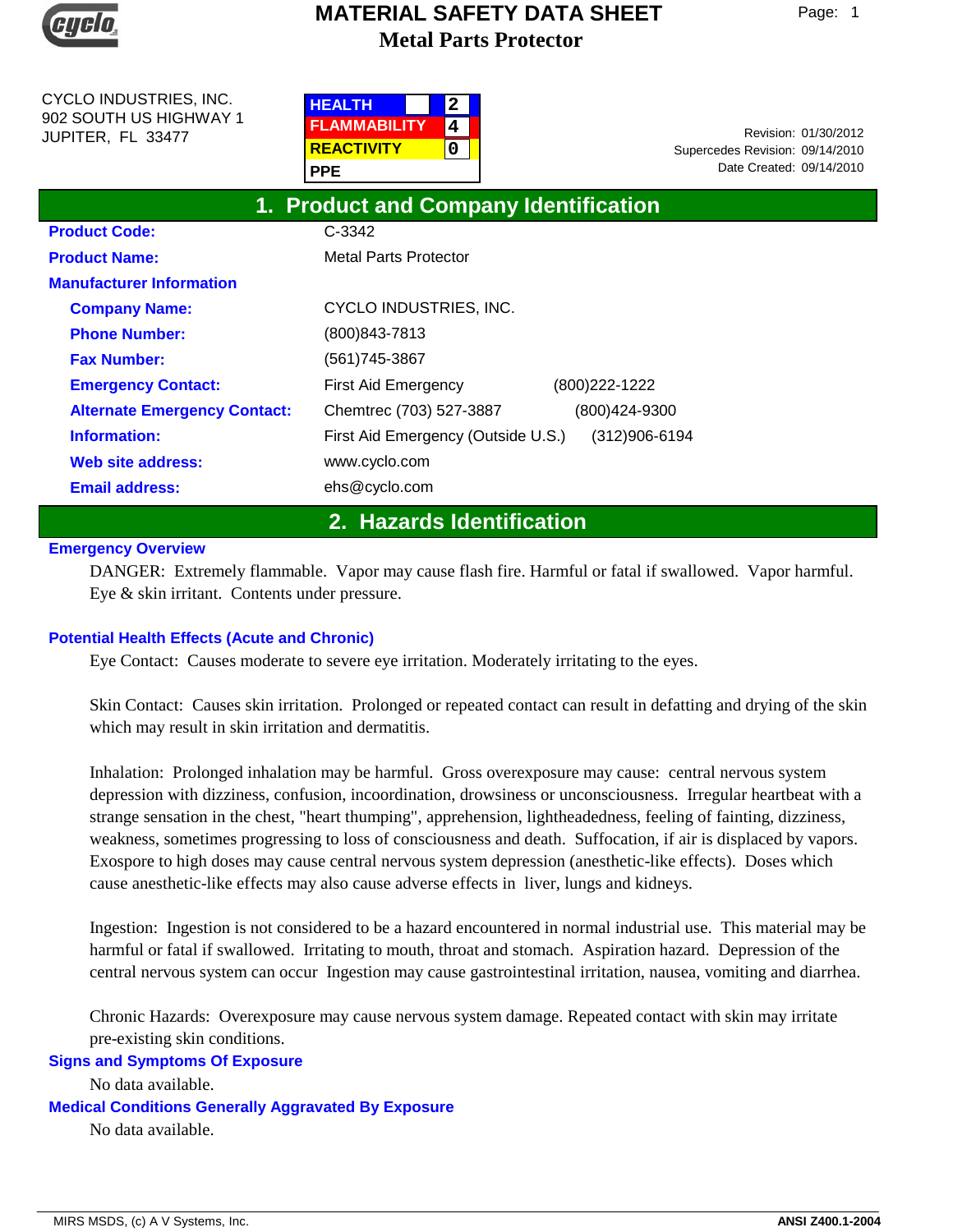

Revision: 01/30/2012 Supercedes Revision: 09/14/2010

| 3. Composition/Information on Ingredients |                                                                                                                                                                                       |                         |
|-------------------------------------------|---------------------------------------------------------------------------------------------------------------------------------------------------------------------------------------|-------------------------|
|                                           | CAS#                                                                                                                                                                                  | Concentration           |
|                                           | 64742-49-0                                                                                                                                                                            | 40.0 -50.0 %            |
|                                           |                                                                                                                                                                                       | 68476-86-8 20.0 -30.0 % |
|                                           | NA.                                                                                                                                                                                   | 10.0 -20.0 %            |
|                                           |                                                                                                                                                                                       | 8052-41-3 10.0 -20.0 %  |
|                                           | <b>Hazardous Components (Chemical Name)</b><br>Naphtha (petroleum), hydrotreated light<br>2. Liquified petroleum gas, sweetened<br>3. Corrosion Inhibitor Mixture<br>Stoddard solvent |                         |

### **4. First Aid Measures**

#### **Emergency and First Aid Procedures**

If swallowed, do not induce vomiting. If inhaled, remove to fresh air. If not breathing, give artificial respiration. If breathing is difficult, give oxygen. In case of eye contact, flush eyes with running water for 5 minutes while holding eyelids open. Remove contact lenses if wearing and flush open eyes with running water for at least 15 minutes. In case of skin contact, wash with soap and large amounts of water. Remove contaminated clothing. Wash contaminated clothing before reuse. Call physician immediately if adverse reaction occurs.

|                                     | 5. Fire Fighting Measures |          |                                                           |
|-------------------------------------|---------------------------|----------|-----------------------------------------------------------|
| <b>Flammability Classification:</b> | NFPA Level 3 Aerosol      |          |                                                           |
| <b>Flash Pt:</b>                    |                           |          | -141.00 F (-96.1 C) Method Used: Pensky-Marten Closed Cup |
| <b>Explosive Limits:</b>            | LEL: 7                    | UEL: 9.5 |                                                           |
| <b>Autoignition Pt:</b>             | No data available.        |          |                                                           |

### **Fire Fighting Instructions**

Containers can build up pressure if exposed to heat (fire). As in any fire, wear self-contained breathing apparatus pressure-demand (MSHA/NIOSH approved or equivalent) and full protective gear.

### **Flammable Properties and Hazards**

Vapors can travel to a source of ignition and flash back. Extremely flammable. Material will readily ignite at room temperatures in the presence of an ignition source. "Empty" containers retain product residue (liquid and/or vapor) and can be dangerous. Do not pressurize, cut, weld, braze, solder, drill, grind or expose such containers to heat, flame, sparks, static electricity, or other sources of ignition; they may explode and cause injury or death. Contents under pressure. Containers may explode if exposed to high temperatures.

### **Hazardous Combustion Products**

No data available.

### **Suitable Extinguishing Media**

Carbon dioxide. Dry chemical. Foam. Water. Fog.

#### **Unsuitable Extinguishing Media**

No data available.

### **6. Accidental Release Measures**

### **Steps To Be Taken In Case Material Is Released Or Spilled**

Use recommended personal protective equipment. Absorb spill with inert material (e.g. dry sand or earth), then place in a chemical waste container. Avoid runoff into storm sewers and ditches which lead to waterways.

## **7. Handling and Storage**

### **Precautions To Be Taken in Handling**

Wash thoroughly after handling. Use only in well-ventilated area. Keep out of reach of children.

### **Precautions To Be Taken in Storing**

Keep away from heat, sparks and flame. Keep from freezing. Keep container closed when not in use. Do not store above 120 degrees F. Do not spray into open flame or near other sources of ignition. Do not store in direct sunlight, puncture, crush or incinerate container.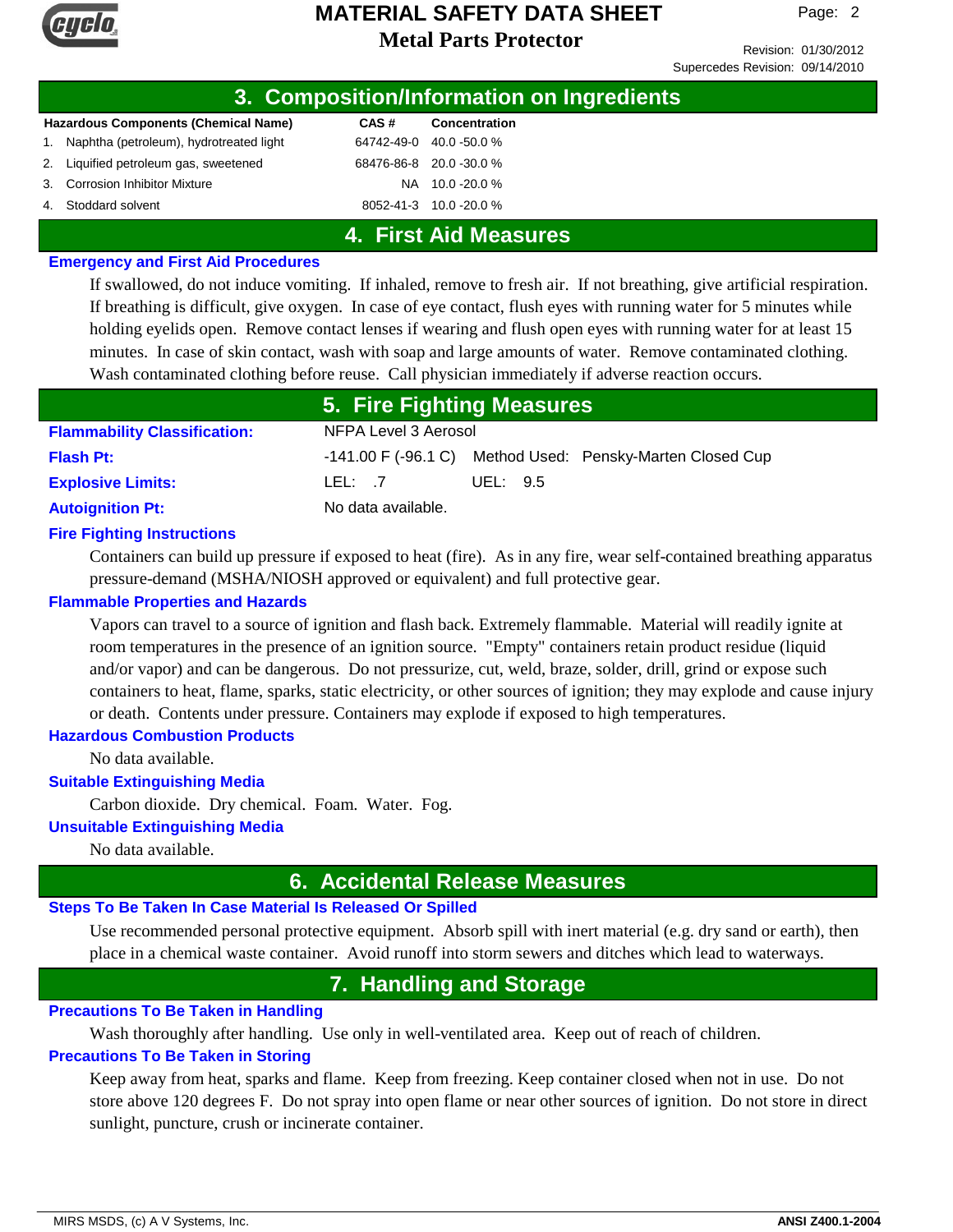

Revision: 01/30/2012 Supercedes Revision: 09/14/2010

### **8. Exposure Controls/Personal Protection**

| <b>Hazardous Components (Chemical Name)</b> | CAS#                | <b>OSHA PEL</b> | <b>ACGIH TLV</b> | <b>Other Limits</b> |
|---------------------------------------------|---------------------|-----------------|------------------|---------------------|
| 1. Naphtha (petroleum), hydrotreated light  | 64742-49-0 No data. |                 | No data.         | No data.            |
| 2. Liquified petroleum gas, sweetened       | 68476-86-8 No data. |                 | No data.         | No data.            |
| 3. Corrosion Inhibitor Mixture              |                     | NA No data.     | No data.         | No data.            |
| 4. Stoddard solvent                         | 8052-41-3 500 ppm   |                 | $100$ ppm        | No data.            |

### **Respiratory Equipment (Specify Type)**

A NIOSH/MSHA approved air purifying respirator with an organic vapor cartridge or canister may be permissible under certain circumstances where airborne concentrations are expected to exceed exposure limits. Protection provided by air purifying respirators is limited. Use a positive pressure air supplied respirator if there is any potential for an uncontrolled release, exposure levels are not known, or any other circumstances where air purifying respirators may not provide adequate protection.

### **Eye Protection**

Wear safety glasses with side shields or goggles when using this product.

#### **Protective Gloves**

Impervious gloves should be used. Nitrile gloves are recommended. Gloves resistant to petroleum distillates should be worn.

### **Other Protective Clothing**

Standard industrial clothing standards should be followed. Boots and/or an apron may be worn in desired. Wear impervious protective clothing to prevent skin contact.

### **Engineering Controls (Ventilation etc.)**

Local exhaust ventilation may be necessary to control any air contaminants to within their TLVs during the use of this product. Use explosion-proof ventilation equipment.

#### **Work/Hygienic/Maintenance Practices**

Wash hands before eating. Remove contaminated clothing and wash before reuse. Use only in a well-ventilated area. Follow all MSDS/label precautions even after container is emptied because they may retain product residues. Use spark-proof tools and explosion proof equipment. Avoid prolonged or repeated contact with skin. Avoid breathing vapors from heated material. Avoid contact with eyes, skin and clothing.

### **9. Physical and Chemical Properties**

| <b>Physical States:</b>              | [X] Liquid<br>[ ] Solid<br>[]Gas                          |
|--------------------------------------|-----------------------------------------------------------|
| <b>Melting Point:</b>                | No data.                                                  |
| <b>Boiling Point:</b>                | $-23.00$ F ( $-30.6$ C) $-387.00$ F (197.2 C)             |
| <b>Autoignition Pt:</b>              | No data.                                                  |
| <b>Flash Pt:</b>                     | -141.00 F (-96.1 C) Method Used: Pensky-Marten Closed Cup |
| <b>Explosive Limits:</b>             | UEL: 9.5<br>LEL: 7                                        |
| <b>Specific Gravity (Water = 1):</b> | .6719                                                     |
| Vapor Pressure (vs. Air or mm Hg):   | No data.                                                  |
| Vapor Density (vs. Air = 1):         | > Air                                                     |
| <b>Evaporation Rate (vs Butyl</b>    | No data.                                                  |
| Acetate=1):                          |                                                           |
| <b>Solubility in Water:</b>          | No data.                                                  |
| <b>Percent Volatile:</b>             | 84.6 % by weight.                                         |
| <b>VOC / Volume:</b>                 | 4.7300 LB/GA                                              |
| <b>Appearance and Odor</b>           |                                                           |
| Golden color with solvent odor.      |                                                           |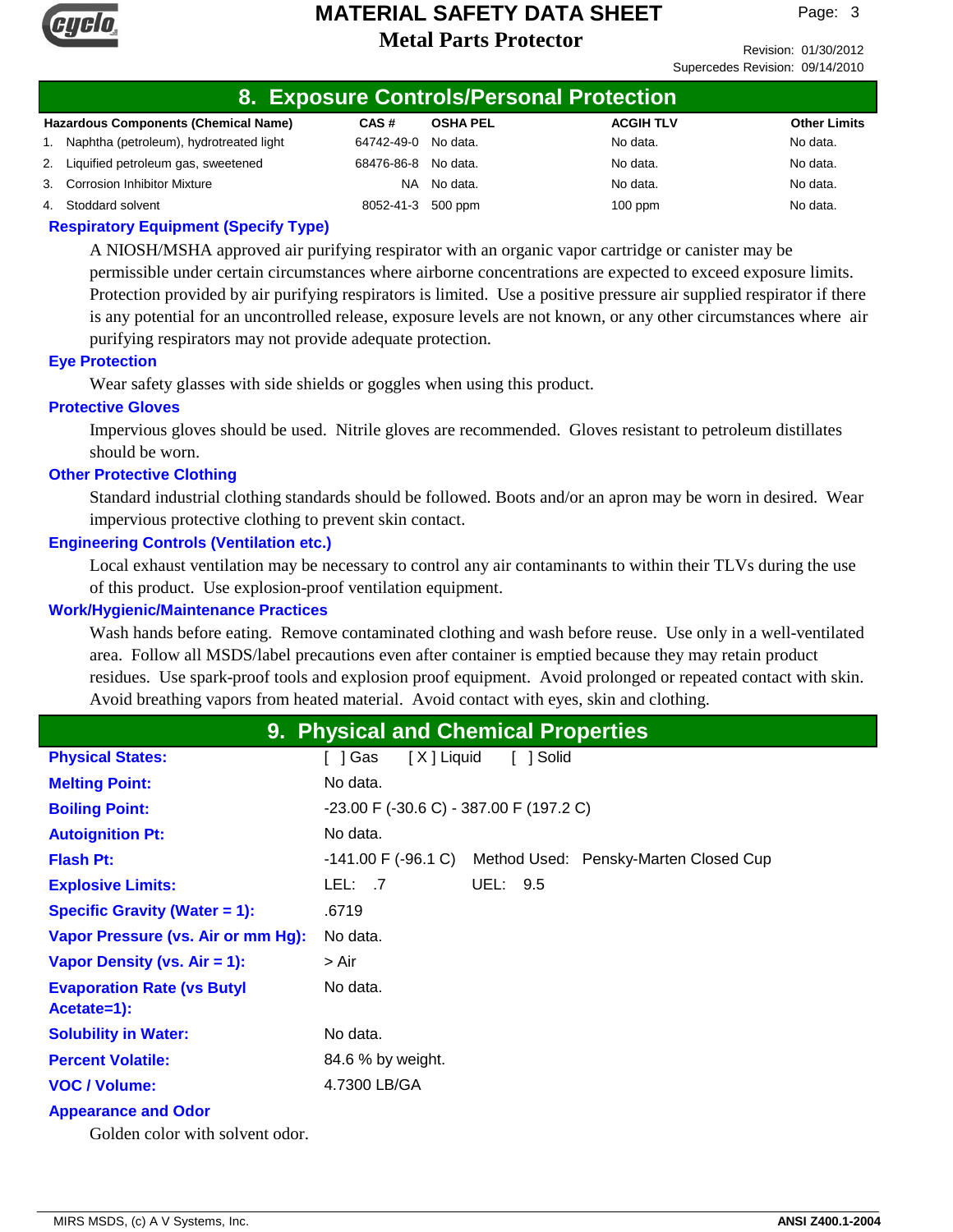

1.

### **Metal Parts Protector MATERIAL SAFETY DATA SHEET**

**10. Stability and Reactivity**

Stability: Unstable [ ] Stable [ X ]

Revision: 01/30/2012 Supercedes Revision: 09/14/2010

**Conditions To Avoid - Instability** Open flames, high temperatures, contact with strong oxidizing agents, all sources of ignition, welding and arcs. **Incompatibility - Materials To Avoid** Strong oxidizers. **Hazardous Decomposition Or Byproducts** Carbon monoxide, carbon dioxide, smoke, fumes. **Possibility of Hazardous Reactions:** Will occur [ ] Will not occur [ X ] **Conditions To Avoid - Hazardous Reactions** No data available. **11. Toxicological Information** No data available. **Chronic Toxicological Effects** No data available. n.a. n.a. n.a. **Hazardous Components (Chemical Name)** Naphtha (petroleum), hydrotreated light **CAS #** 64742-49-0 n.a. **NTP IARC ACGIH OSHA** 2. Liquified petroleum gas, sweetened 68476-86-8 n.a. n.a. n.a. n.a. 3. Corrosion Inhibitor Mixture NA n.a. n.a. n.a. n.a. 4. Stoddard solvent 8052-41-3 n.a. n.a. n.a. n.a. **12. Ecological Information** No data available. **13. Disposal Considerations Waste Disposal Method** Disposal should be made in accordance with federal, state and local regulations. **14. Transport Information LAND TRANSPORT (US DOT) DOT Proper Shipping Name** Consumer Commodity

| <b>DUT Proper Shipping Name</b>         | CONSUMER COMMODITY       |
|-----------------------------------------|--------------------------|
| <b>DOT Hazard Class:</b>                | ORM-D                    |
| <b>DOT Hazard Label:</b>                | ORM-D                    |
| <b>AIR TRANSPORT (ICAO/IATA)</b>        |                          |
| <b>ICAO/IATA Shipping Name</b>          | Aerosols, Flammable      |
| <b>UN Number:</b>                       | 1950                     |
| <b>Hazard Class:</b>                    | N.A.                     |
| <b>IATA Classification:</b>             | 2.1                      |
| <b>MARINE TRANSPORT (IMDG/IMO)</b>      |                          |
| <b>IMDG/IMO Shipping Name</b>           | Aerosols, Ltd. Qty., 2.1 |
| <b>UN Number:</b>                       | 1950                     |
| <b>Hazard Class:</b>                    | N.A.                     |
| <b>IMDG Classification:</b>             | 2.1                      |
| <b>Marine Pollutant:</b>                | No                       |
| <b>Additional Transport Information</b> |                          |
|                                         |                          |

No data available.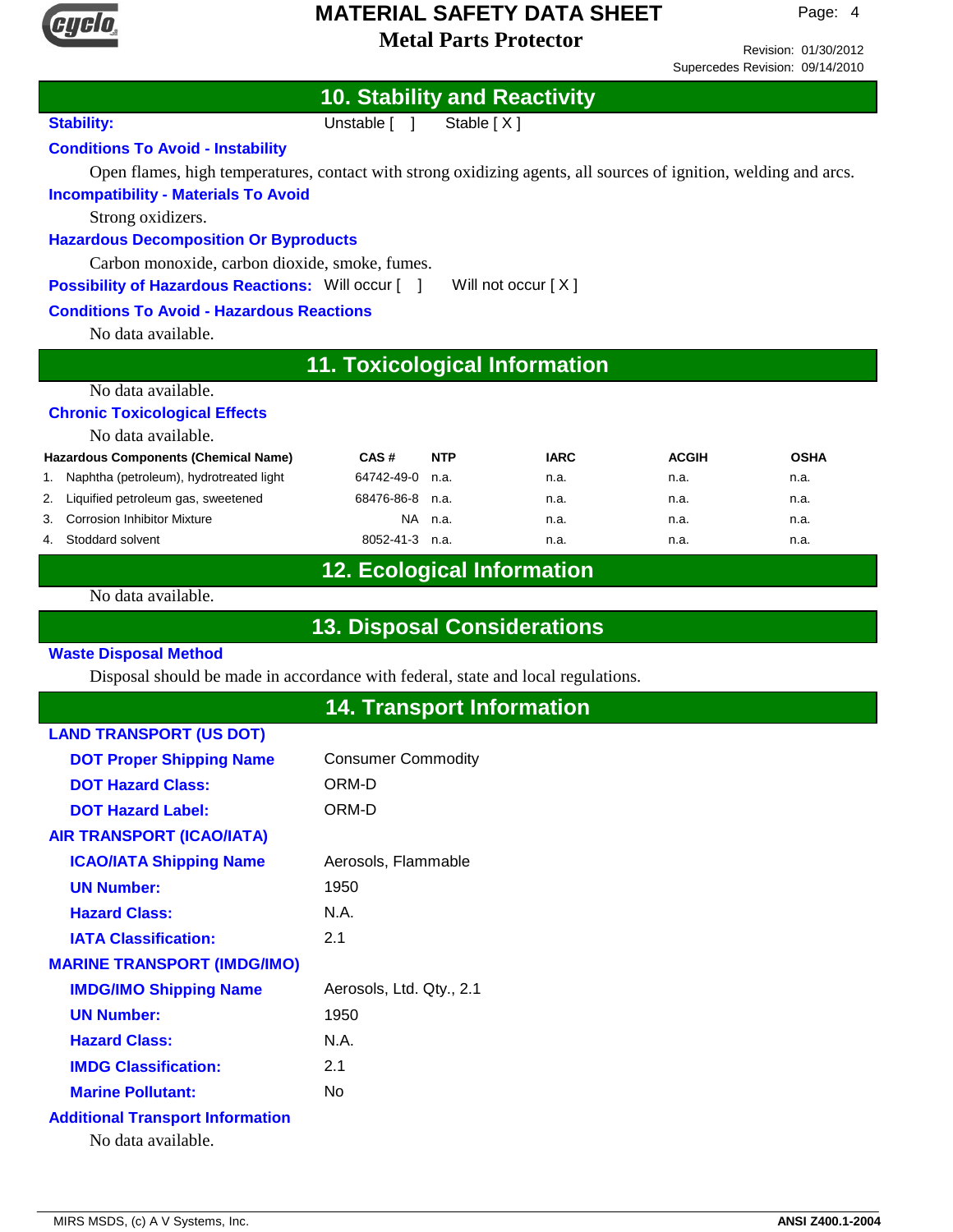

Revision: 01/30/2012

Supercedes Revision: 09/14/2010

## **15. Regulatory Information**

| <b>US EPA SARA Title III</b>                  |                                                   |                                          |                                                                                            |                     |                   |
|-----------------------------------------------|---------------------------------------------------|------------------------------------------|--------------------------------------------------------------------------------------------|---------------------|-------------------|
| <b>Hazardous Components (Chemical Name)</b>   | CAS#                                              | Sec.302 (EHS)                            | <b>Sec.304 RQ</b>                                                                          | Sec.313 (TRI)       | Sec. 110          |
| Naphtha (petroleum), hydrotreated light<br>1. | 64742-49-0                                        | No                                       | No                                                                                         | No                  | No                |
| Liquified petroleum gas, sweetened<br>2.      | 68476-86-8                                        | No                                       | No                                                                                         | No                  | No                |
| <b>Corrosion Inhibitor Mixture</b><br>3.      | NA.                                               | No                                       | No                                                                                         | No                  | No                |
| Stoddard solvent<br>4.                        | 8052-41-3                                         | No                                       | No                                                                                         | No                  | No                |
| <b>Other US EPA or State Lists</b>            |                                                   |                                          |                                                                                            |                     |                   |
| <b>Hazardous Components (Chemical Name)</b>   | CAS#                                              | <b>CAA HAP,ODC</b>                       | <b>CWA NPDES</b>                                                                           | <b>TSCA</b>         | <b>CA PROP.65</b> |
| Naphtha (petroleum), hydrotreated light<br>1. | 64742-49-0                                        | No                                       | No                                                                                         | Inventory           | No                |
| Liquified petroleum gas, sweetened<br>2.      | 68476-86-8                                        | No                                       | No                                                                                         | Inventory           | No                |
| <b>Corrosion Inhibitor Mixture</b><br>3.      | <b>NA</b>                                         | No                                       | No                                                                                         | No                  | No                |
| Stoddard solvent<br>4.                        | 8052-41-3                                         | <b>No</b>                                | No                                                                                         | Inventory           | No                |
| Hazardous Components (Chemical Name)          | CAS#                                              | CA TAC, Title 8                          | <b>MA Oil/HazMat</b>                                                                       | MI CMR, Part 5      | <b>NC TAP</b>     |
| Naphtha (petroleum), hydrotreated light<br>1. | 64742-49-0                                        | No                                       | No                                                                                         | No                  | No                |
| Liquified petroleum gas, sweetened<br>2.      | 68476-86-8                                        | No                                       | No                                                                                         | No                  | No                |
| <b>Corrosion Inhibitor Mixture</b><br>3.      | NA.                                               | No                                       | No                                                                                         | No                  | No                |
| Stoddard solvent<br>4.                        | 8052-41-3                                         | Title 8                                  | No                                                                                         | No                  | No                |
| <b>Hazardous Components (Chemical Name)</b>   | CAS#                                              | <b>NJ EHS</b>                            | NY Part 597                                                                                | <b>PA HSL</b>       | <b>SC TAP</b>     |
| Naphtha (petroleum), hydrotreated light<br>1. | 64742-49-0                                        | No                                       | No                                                                                         | No                  | No                |
| Liquified petroleum gas, sweetened<br>2.      | 68476-86-8                                        | No                                       | No                                                                                         | No                  | No                |
| <b>Corrosion Inhibitor Mixture</b><br>3.      | NA                                                | <b>No</b>                                | No                                                                                         | No                  | No                |
| Stoddard solvent<br>4.                        | 8052-41-3                                         | Yes - 1736                               | No                                                                                         | $Yes - 1$           | No                |
| <b>Hazardous Components (Chemical Name)</b>   | CAS#                                              | <b>WI Air</b>                            |                                                                                            |                     |                   |
| Naphtha (petroleum), hydrotreated light<br>1. | 64742-49-0                                        | No.                                      |                                                                                            |                     |                   |
| Liquified petroleum gas, sweetened<br>2.      | 68476-86-8                                        | No                                       |                                                                                            |                     |                   |
| <b>Corrosion Inhibitor Mixture</b><br>3.      | NA                                                | No                                       |                                                                                            |                     |                   |
| Stoddard solvent<br>4.                        | 8052-41-3 Yes                                     |                                          |                                                                                            |                     |                   |
| <b>International Regulatory Lists</b>         |                                                   |                                          |                                                                                            |                     |                   |
| <b>Hazardous Components (Chemical Name)</b>   | CAS#                                              | <b>Canadian DSL</b>                      | <b>Canadian NDSL</b>                                                                       | <b>Taiwan TCSCA</b> |                   |
| Naphtha (petroleum), hydrotreated light<br>1. | 64742-49-0                                        | Yes                                      | No                                                                                         | No                  |                   |
| Liquified petroleum gas, sweetened<br>2.      | 68476-86-8                                        | Yes                                      | No                                                                                         | No                  |                   |
| <b>Corrosion Inhibitor Mixture</b><br>3.      | NA.                                               | No                                       | No                                                                                         | No                  |                   |
| Stoddard solvent<br>4.                        | 8052-41-3 Yes                                     |                                          | No                                                                                         | No                  |                   |
| <b>SARA (Superfund Amendments and</b>         |                                                   |                                          |                                                                                            |                     |                   |
| <b>Reauthorization Act of 1986) Lists:</b>    |                                                   |                                          |                                                                                            |                     |                   |
| <b>Sec.302:</b>                               | LB TPQ if not volatile.                           |                                          | EPA SARA Title III Section 302 Extremely Hazardous Chemical with TPQ. * indicates 10000    |                     |                   |
| Sec.304:                                      | indicates statutory RQ.                           |                                          | EPA SARA Title III Section 304: CERCLA Reportable + Sec. 302 with Reportable Quantity. **  |                     |                   |
| Sec.313:                                      | chemical category.                                |                                          | EPA SARA Title III Section 313 Toxic Release Inventory. Note: -Cat indicates a member of a |                     |                   |
| <b>Sec.110:</b>                               |                                                   |                                          | EPA SARA 110 Superfund Site Priority Contaminant List                                      |                     |                   |
|                                               |                                                   |                                          |                                                                                            |                     |                   |
| <b>TSCA (Toxic Substances Control</b>         |                                                   |                                          |                                                                                            |                     |                   |
| <b>Act) Lists:</b>                            |                                                   |                                          |                                                                                            |                     |                   |
| <b>Inventory:</b>                             |                                                   | Chemical Listed in the TSCA Inventory.   |                                                                                            |                     |                   |
| $5A(2)$ :                                     | Chemical Subject to Significant New Rules (SNURS) |                                          |                                                                                            |                     |                   |
| 6A:                                           |                                                   | <b>Commercial Chemical Control Rules</b> |                                                                                            |                     |                   |
|                                               |                                                   |                                          |                                                                                            |                     |                   |